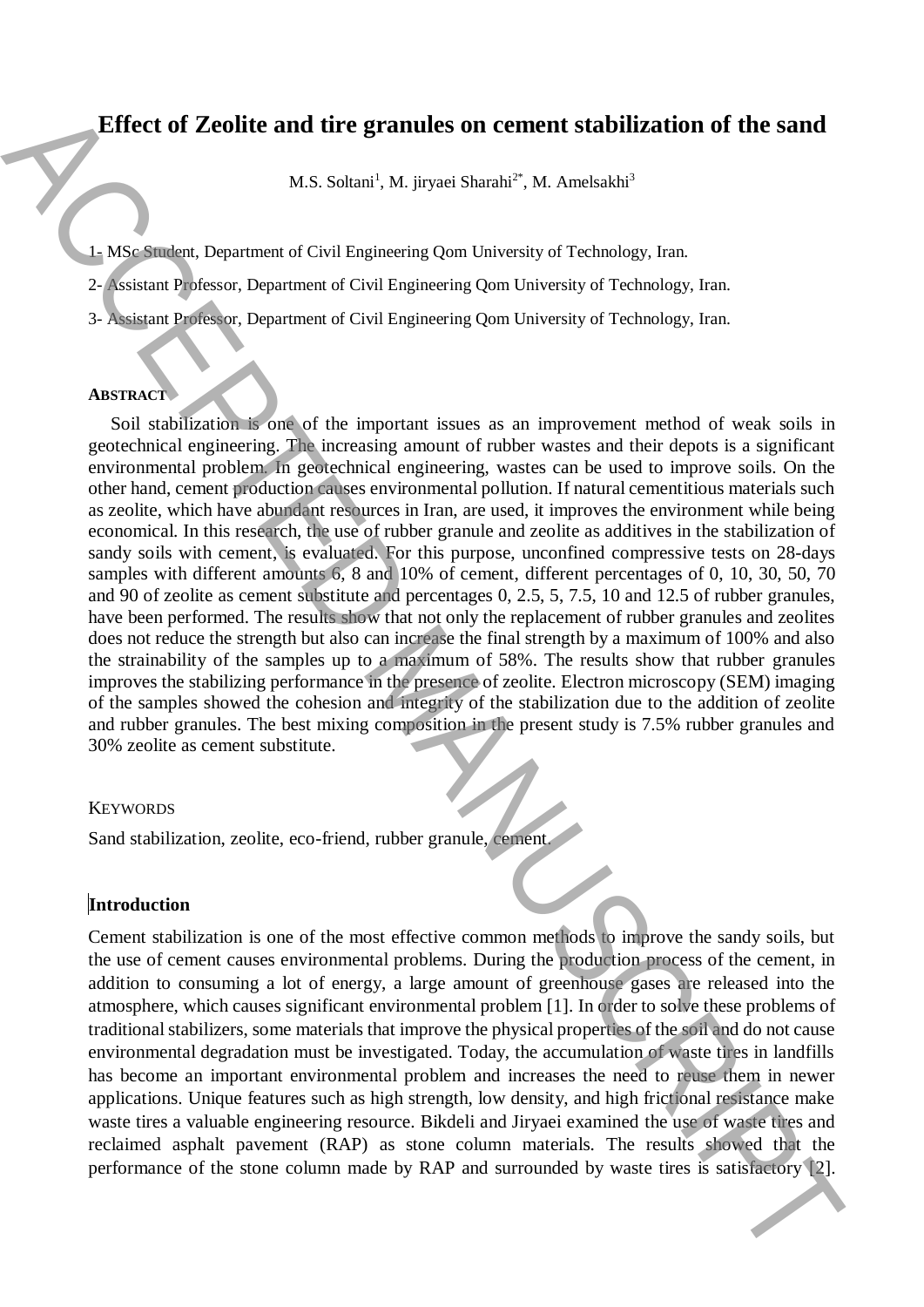Zeolites are crystalline aluminosilicates of alkaline earth materials of sodium, potassium, magnesium and calcium, which have different applications. Zeolite resources are abundant in the country, especially in Semnan, Damavand, Qom and other regions in Iran. Research by Jafarpour et al., Mullah Abbasi et al. And Izadpanah et al. showed that replacing an optimal amount of zeolite instead of cement in sand stabilization increases the shear strength, and replacing a larger amount of zeolite reduces shear strength [3-5]. In the present study, the use of rubber granules and also zeolite as cement substitute is evaluated. Unconfined compressive tests have been used to evaluate the performance of these materials and their effect on sand stabilization with cement.

### **Experimental Program**

The type of zeolite in this study was clinoptilolite, which is actually a sodium and potassium aluminosilicate and was prepared from Semnan mine. The soil used in the present study was prepared from Qom, Shokohiyeh industrial town. After drying the natural soil and performing gradation tests according to ASTM C136 standard, the soil was classified as poorly graded sand according to ASTM D2487 unified classification system. The rubber granules used had a diameter of 0.8 mm and a specific gravity of 0.8 according to ASTM D854. The amount of additive water and dry density of samples was considered based on the optimum moisture content and maximum dry density obtained from the compaction proctor test according to ASTM D698, respectively. According to ASTM D2166 unconfined compressive tests on 28-days samples constituting different amounts of cement, 0-12% of rubber granules and replacement values of 0, 10, 30, 50, 70 and 90% of zeolite as a substitute of the cement.

#### **Results and discussion**

The results showed that the amount of zeolite in cement stablization has an optimum value. Zeolite reacts well with cement during hydration due to the presence of aluminum silicates and improves the stabilization structure. By increasing the amount of zeolite compared to the optimum amount, the reactivity capacity of the cement ends and the excess zeolite as additional material reduces the stabilization strength. According to the results of the present study, the optimal amount of zeolite stabilized with cement is 30% by weight of cement. Addition of zeolite up to 30% to composition of 6, 8 and 10% of the cement and 7.5 % granules, increase significantly the strength to 30, 58 and 100%, respectively. Based on the observations of the present study, the optimal amount of rubber granules can be suggested by 7.5% with a good approximation. In curing duration rubber granules prevent the occurrence of small cracks. Also with the addition of rubber granules, the deformability of samples increases under higher stresses. It should be noted that increasing the strength due to the addition of granules requires more deformation. As shown in Figure 2, zeolite increases the strainability of samples, especially at stresses much higher than the strength of samples without zeolite, so that by adding zeolite to the sample without the rubber granule increases the strain corresponding to the failure by 30 %. It should be noted that the sample with zeolite easily withstands the stress and strain corresponding to the failure of the samples without zeolite and reaches the stress and strain path at a higher level. Addition of zeolite to the sample with 7.5% granular increases the strain corresponding to the failure by 58%. Electron microscopy (SEM) images showed that by Gother controlline to the solitic of the solitic state in the solitic state in the solitic state in the solitic state in the solitic state in the solitic state in the solitic state in the solitic state in the solitic stat